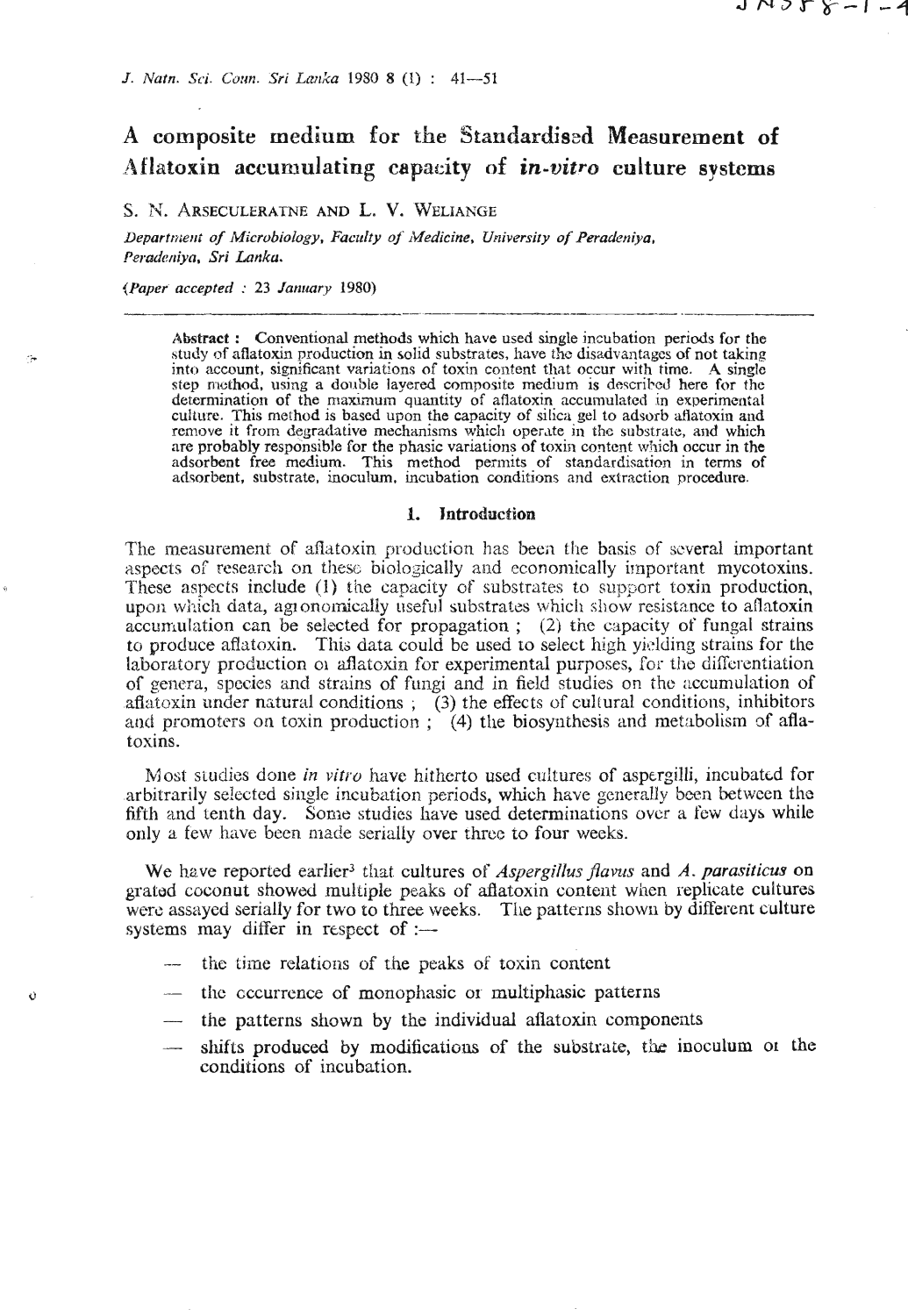The results of van Walbeek *et a18* also showed that a similar phenomenon was occurring in one of their experiments at the time of termination of their observations; they however did not comment on this phenomenon. Lafont and Lafont<sup>6</sup> described sinilar phasic variations of aflatoxin content in a synthetic liquid medium and the phenomenon was also reported by Applegate and Chipley.<sup>1</sup>

It would therefore appear that an assay of a conventjonal culture at a given incubation period without data on the time course of the variation of toxin content, may provide erroneous conclusions regarding the identity or concentration of the components of aflatoxin which a culture system can produce. Examples of possible errors were pointed out earlier. The assay of several replicate cultures will therefore have to be made before the patterns characteristic of a given culture system are defined and for obtaining valid conclusions on the capacity of the system to accumulate toxin. This approach however entails the cumbersome use of replicate cultures over prolonged periods.

The technique of de Vogel *et al<sup>4</sup>*, for the screening of fungi for aflatoxin production, seemed to provide a basis of an abbreviated method. Their technique used hyflosupercel as an adsorbent with an overlying culture medium on which the strain under investigation was inoculated. These authors considered that the removal of the toxin into the underlying adsorbent would have differentiated the greenish or greyish fluorescence of the invading mycelium in the agar medium, from the fluorescence of the aflatoxin in the adsorbent, when the adsorbent side of the plate was viewed under ultraviolet light. Their cultures were examined on the third or fourth day after inoculation.

We used the techniques of de Vogel et al<sup>4</sup> to screen wild strains of aspergilli for aflatoxin production and to study the time course of aflatoxin accumulation which was determined semiquantitatively with reference to standard solutions of quinine sulphate, over prolonged periods. These plots showed that strains which produced phasic variations of toxin content with time on conventional. culture, gavc patterns which consisted of a rise of the toxin content to a maximum within a few days; this maximum was maintained for two or three weeks as a plateau and then declined gradually. Apparently the toxin **was** rernovcd from the culturc by the adsorbent which thus prevented the degradation or inactivation of the toxin and hence the multiple peaks which would have occurred in the adsorbent free medium.

This paper reports a technique based upon the use of silica gel as an adsorbent, which eliminated the phasic variations of toxin content and which produced a plateau which represented the maximum amount of toxin which had accumulsted over two or three weeks, during which period the plateau was maintained. During this period, a single assay provided an estimate of this masimum.

We prefer to use the term aflatoxin 'accumulation' rather than aflatoxin 'production' since the aflatoxin content of a culture at a given period of incubation, is the resultant of production and inactivation or loss and because the method which we have described here, measures the maximum content of toxin which was accumulated upto the time of assay.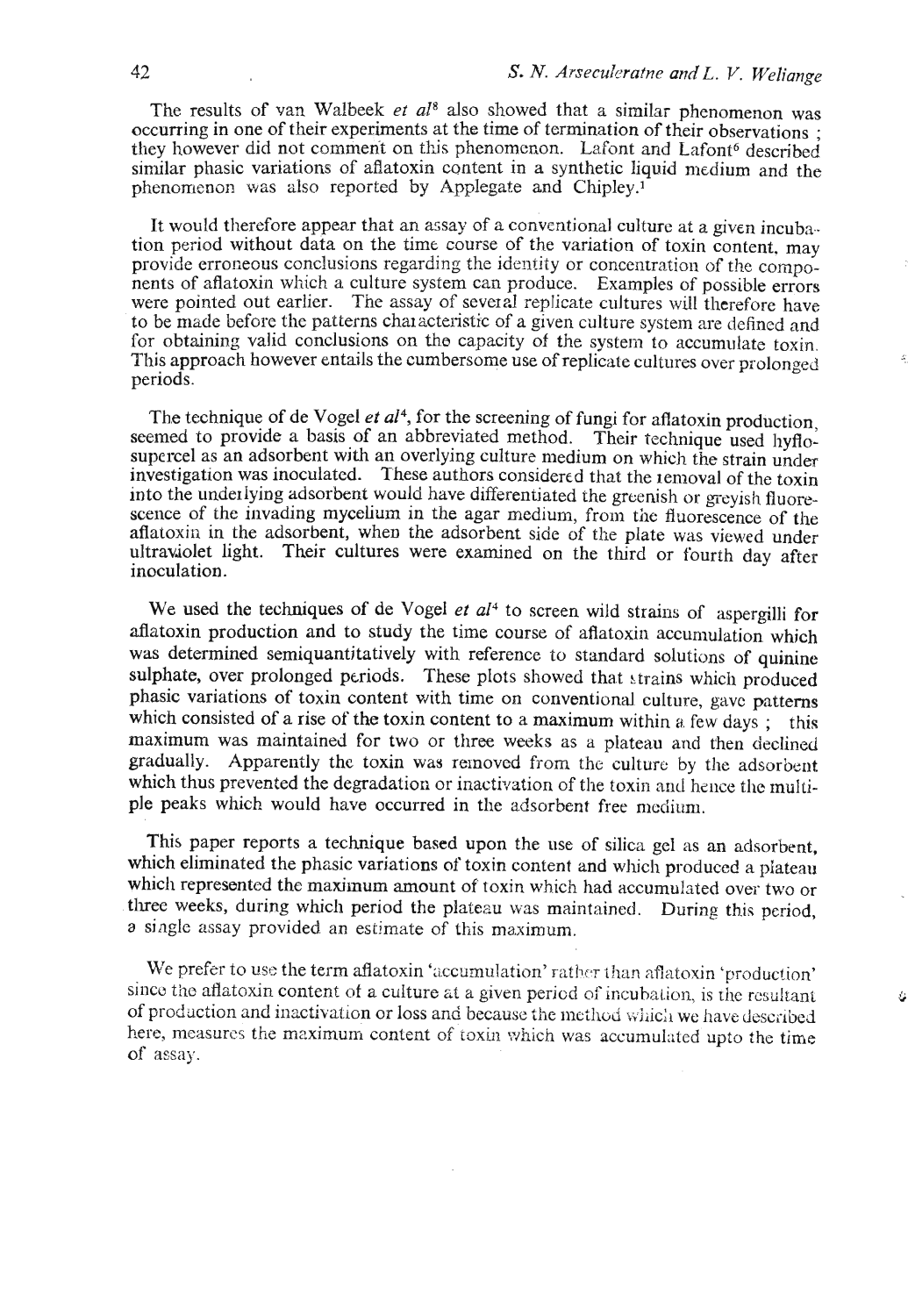#### **2. Experimental**

*Test strains and inocula. A. parasiticus NRRL 2999* was used in a!] the experiments in establishing the method. **A flavus** F209 and F218 in our collection, isolated from mouldy copra, were used in addition, to test the system.

Spores frcm 3 week old cultures on potato dextrose agar ('Difco') slopes were suspended in sterile  $0.1\%$  Tween 80 in distilled water (autoclaved at  $115^{\circ}$  C/10 min.) and the spore count was made in a blood cell counting chamber. The inoculum used was 0.2 ml of suspensions containing 20,800 spores/c.mm. *Culture medium*. Agar media containing peanut or other substrates, homogenised as in the method of de Vogel **ef a14** were replaced by the substratealone in as finely divided a state as possible. **Agar** media had the disadvantage **d'** producing relatively low levels of toxin with only  $10\%$  of the homogenised substrate as used in the original method. On the other hand, natural substrates alone had the advantage of yielding data which was more indicative of the levels of toxin contamination under natural conditions in the field.

Pulses and grains wcrc pulverised in a mortar or mill. **With** these **substrates it was**  possible to obtain particles with a sieve size of **BS** 22 or even 44. Oilseeds such as peanut and coconut were minced and used as particles of approximately BS 10 mesh size. Preliminary drying at **40°C** to **50°C** ofthe oilseeds made it easier to reduce their particle size; oil extrusion which occurred with more intensive grinding was avoided. Substrates in replicate tests were obtained from the same nut or batch of seeds.

# *Adsorbent*

۵Ń

Silica gel H ('Merck') was found to produce higher yields of toxin **and** more consistent results than hyflosupercel.

#### *Preparation oj' the* **medium.**

Weighing bottles of 3 cm diameter and 6 cm height provided a suitable container for the clouhle layered composite medium. The composite medium was prepared **as**  shown in Figure 1 by packing the silica gel powder into a uaiform layer **at** the bottom of the bottle. The finely dividcd substrate was then lightly packed over the adsorbent. In early experiments **2** g of the adsorbent and 4 **g** of the substrate **were** used **but** in later experiments the amount **of** substrate was rcduced to **1.5 g.** 



Figure 1. Diagramatic representation of the weighing bottle containing the double layered composite **medium.**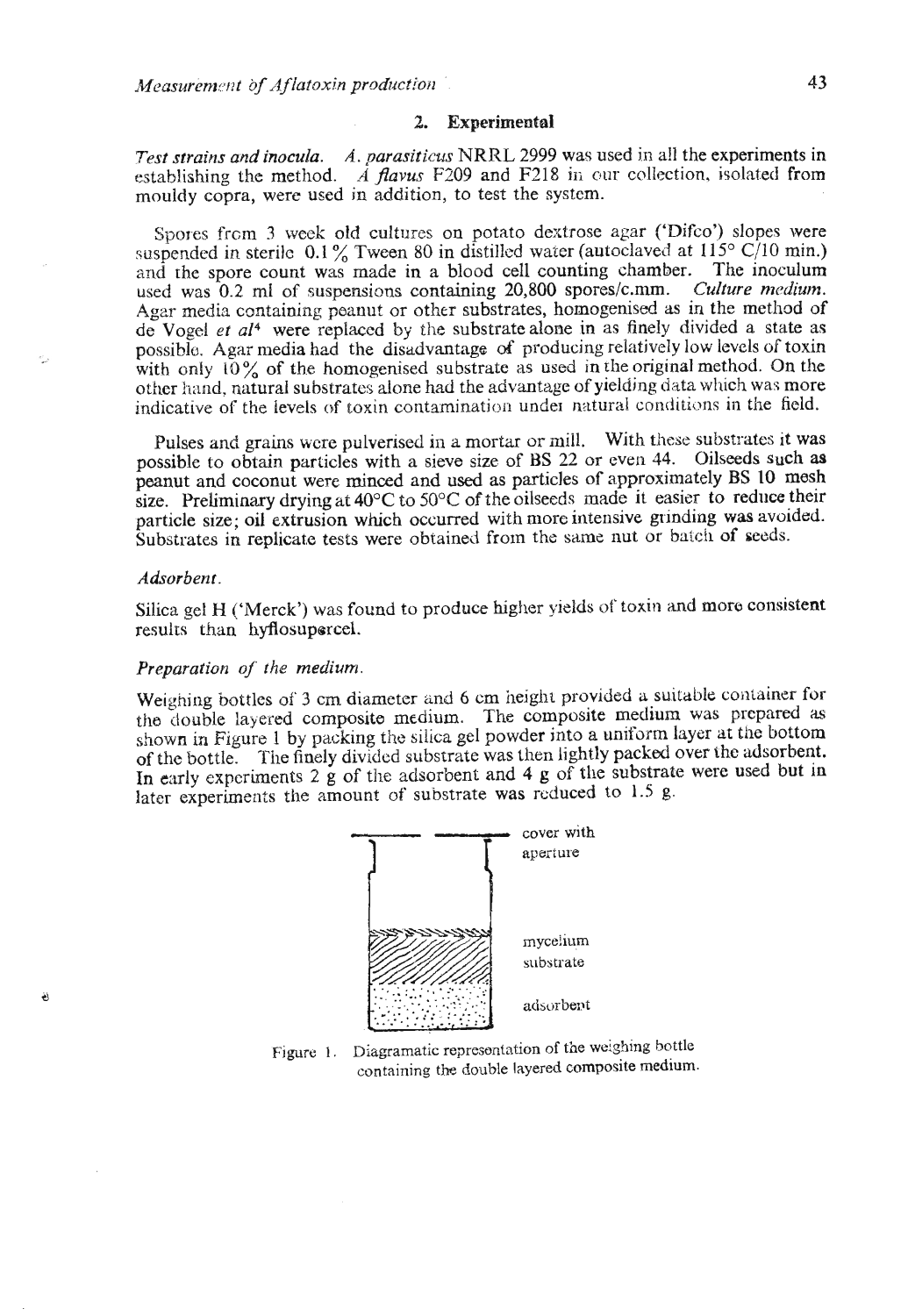š

With both unautoclaved and autoclaved (115°C/10 min.) composite media, 2 ml of sterile distilled water was added after packing of the components. There was no increase in the moisture content (as determined by weighing) of the composite medium after auteclaving. There was no alteration of the pH of the substrzte in the sterilised medium. The bottle was covered with a glass plzte which had a central aperture **(3** to 4 mm in diameter) which allowed of inoculation and access to air. Duplicates were used for each test. The preparation and inoculation of the composite medium was done as aseptically as possible with sterile solutions and glassware.

# *Incubation.*

The bottles were incubated in a moist chamber at 24°C in a box which while excluding direct sunlight, permitted intermittent observation of the bottles.

## *Assay* **of** *toxir?~.*

After incubation, the bottles were steamed for 10 min. The entire composite medium was extracted by the aqueous acetone method of Pons et al<sup>7</sup>, substituting three successive homogenisations in a 'MSE' homogenisor with an overhead drive, instead of shaking as in the original procedure. The extracts in chloroform were titrated on TLC plates (Silica Gel G 'Merck') run in two different solvent systems, methanol : chloroform, 3 : 97 **v/v** and in acetone : chloroform, 1 : **9 v/v** respectively, by visual estimation against inocula of standard atlatoxin **B1** and GI solutions in chloroform, of known concentration. The results are expressed as micrograms of aflatoxin per gram of the wet weight of the original substrate.

### 3. Results

In the composite medium, fungal growth **was** visible on the surfzce of the substrate after three or four days of incubation. With autoclaved substrates, growth of contaminant fungi did not occur although with unautoclaved substrates, contamination occurred frequently.

Exposure of the bottles to uv light at 360 nm showed progressive diffusion of blue fluorescence downwards into the adsorbent. After 3 or 4 days of incubation and within a week, the fluorescence had permeated nearly the entire depth of the adsorbent and this suggested that with the degree of moisture in the substrate and the adsorbent there appeared to be **a** continuous aqueous **phasc** between ~hc substrate and the adsorbent. Separate analysis of the substrate and adsorbent after incubation, showed low amounts of aflatoxin in the substrate with large amounts in the adsorbent; hence both substrate and adsorbent were extracted together for estimation of the total content of toxin in the composite medium.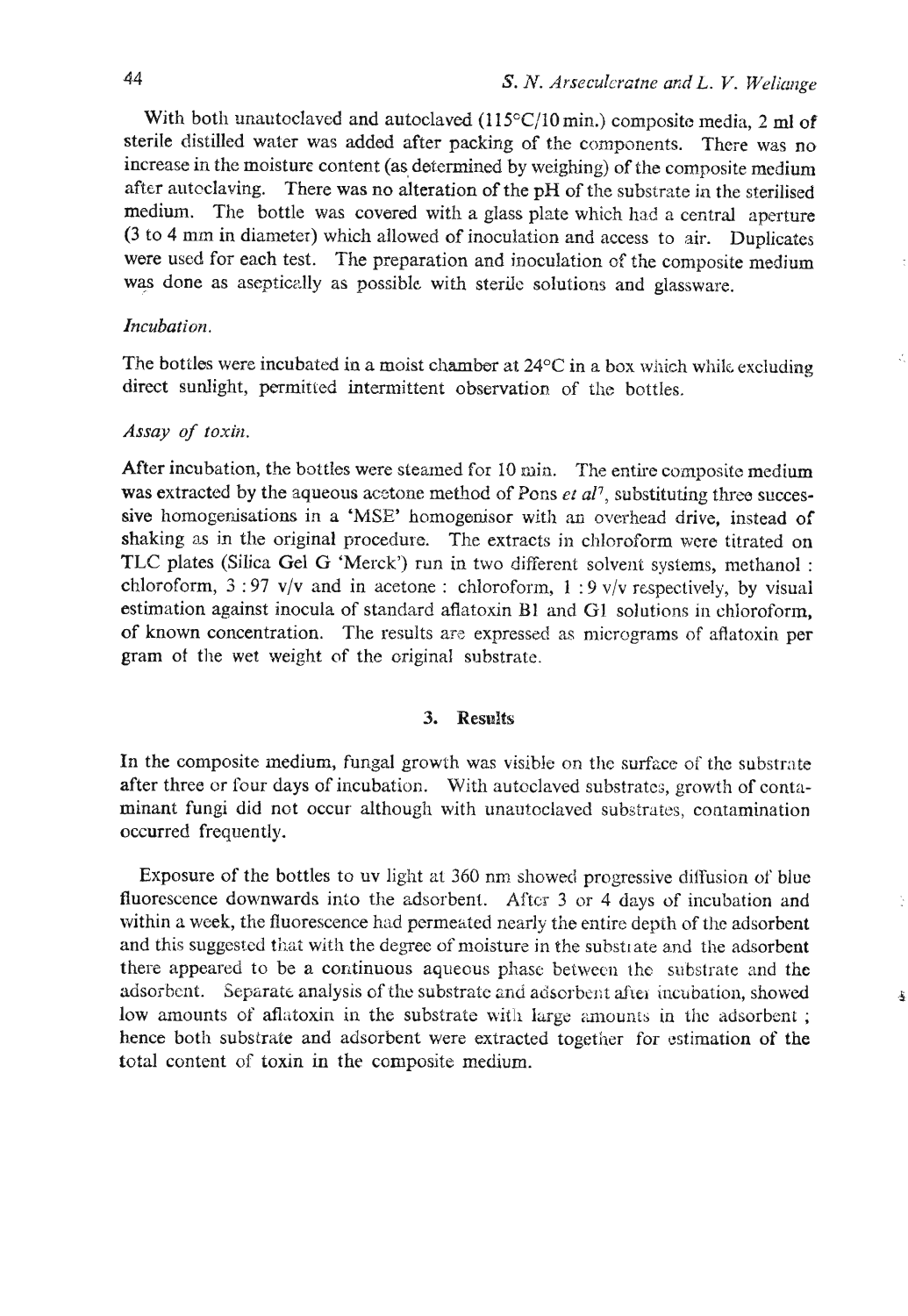There was no mycelial growth hto the adsorbent, sufficient to bind the adsorbent particles into a matt as with the substrate. At the end of the incubation period, even with appreciable mounts of toxin, the particles of the adsorbent retained their discreteness as when originally packed.

Autoclaved or oven dried substrates showed both B1 and G1 components of aflatoxin with strein 2999 whereas with unsterilised substrates GI **was** prcscnt in very low concentrations or was absent.

Strain NRRL 2999 was previously reported by us<sup>3</sup> to produce biphasic curves for both aflatoxin B1 and G1 in conventional culture on loose, freshly grated coconut. Figure **2** compares the patterns of the variations of aflatoxin content with time in cultures of this strain on adsorbent-free loose, grated coconut and in the substrate packed as a layer as in the composite medium, but without adsorbent. With both the loose and the packed substrates, biphasic curves with similar time relationships were obtained indicating that packing of the substrate had no effect on the phasic alterations of toxin contcat. The loose substrate yielded **more** aflatoxin ; this was probably due to greater accessibility of the particles in the loose medium, to mycelial spread.



Figure 2. Pattern of variation of aflatoxin content of replicate cultures of A. *parasiticus* NRRL **2999** in grated coconut, in loose form  $(- - - -)$ , and as a packed layer  $(\_\_\_\_\_\_$ , in the absence of adsorbent ; cultured at  $24^{\circ}$ C in semidarkness. Aflatoxin B1  $-\omega$  -: **,4flntoxin GI -a-.**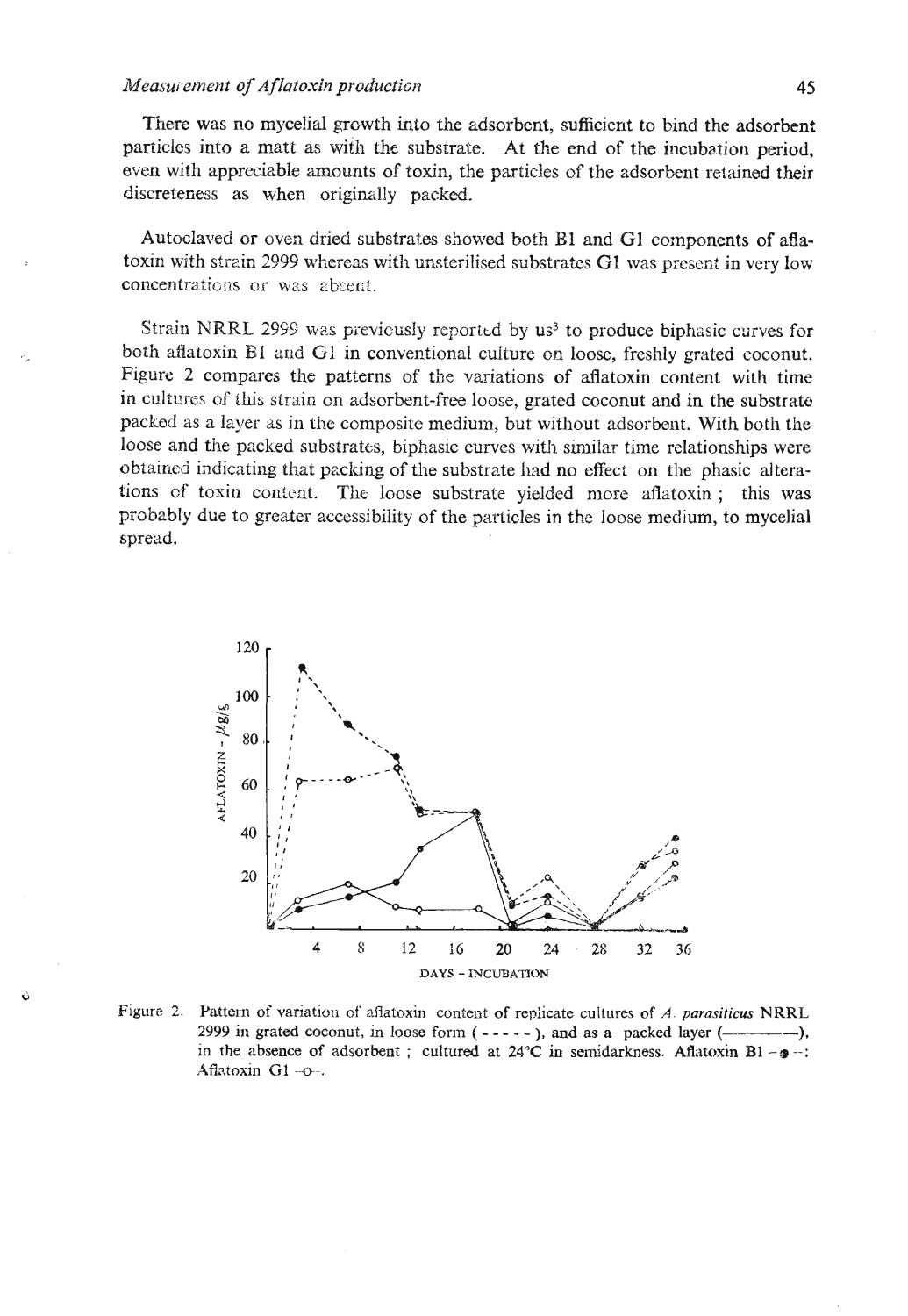Figure **3** compares the patterns of variation of aflatoxin content, with the packed substrate but without the adsorbent, with that in the composite medium with the adsorbent. The elimination of the variations and their replacement by the plateau in the latter system indicate that it **was** the adsorbent which was responsible for the modification of the pattern. The packing of the substrate apparently merely served to provide a continuous phase for the rapid diffusion of toxin through the substrate into the adsorbent.



**f'igure 3.** Pattern of variation of aflatoxin content of replicate cultures of A. *parasiticus* **NRRL** 2999 in packed, grated coconut with adsorbent  $(- - - - - -)$  and without adsorbent (------------------), cultured at 24°C in semidarkness. Aflatoxin BI- $\cdot$  a  $\cdot$  ; Aflatoxin GI  $-0$ .

This effect parallels the patterns observed on plates with hyflosupercel, used in the screening of strains for toxigenicity. The composite medium produced approximately ten-fold more toxin than the adsorbent **free** medium.

The Table records the aflatoxin levels obtained in replicate cultures on the compositc medium containing 4 g of the substrate, indicating an acceptable degree of **intcr**replicate variation and reproducibility of the method.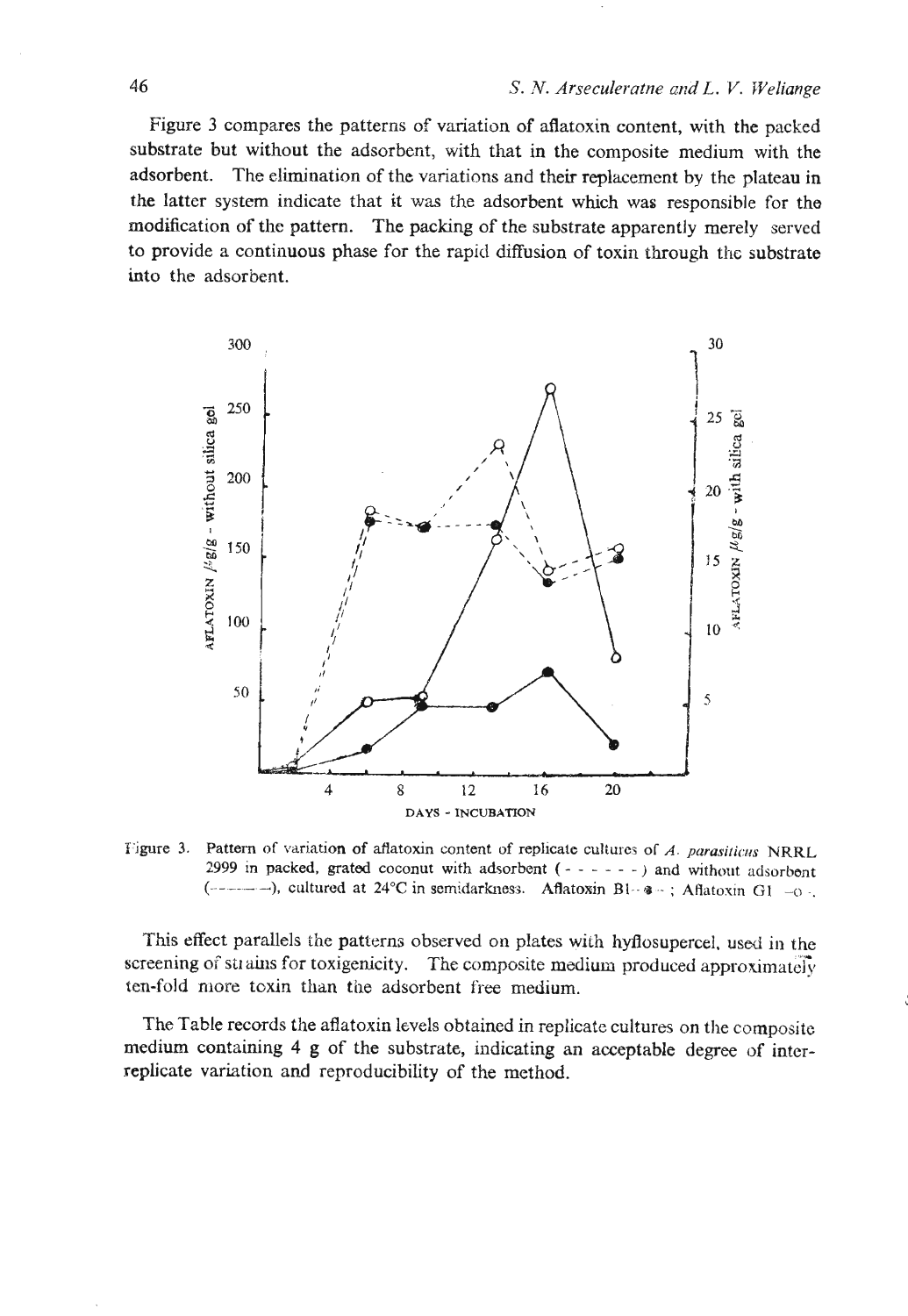| TABLE 1. The atlatoxin content of replicate cultures of A. parasiticus          |  |  |  |
|---------------------------------------------------------------------------------|--|--|--|
| NRRL 2999 on grated, pulverised coconut in the composite medium                 |  |  |  |
| containing 4 g of substrate and 2 g of adsorbent, cultured at $24^{\circ}$ C in |  |  |  |
| semidarkness.                                                                   |  |  |  |

| Aflatoxin content<br>ug $B1/g$ , in replicate<br>cultures | mean           | coefficient<br>of variation |
|-----------------------------------------------------------|----------------|-----------------------------|
| 487.5                                                     |                |                             |
| 475                                                       |                |                             |
| 462.5                                                     |                |                             |
|                                                           | $464.6 + 18.4$ | 3.9                         |
| 437.5                                                     |                |                             |
| 450                                                       |                |                             |
| 475                                                       |                |                             |

The plateau pattern was also produced by four other substrates incorporated in the composite medium, cow-pea and Lanka dhal (Figure 4) and Green-gram and peanut (Figure 5), with strain NRRL 2999. Only aflatoxin B1 was detected in these cultures. These four substrates however produced much lower levels of aflatoxin in comparison with coconut which was earlier shown by us<sup>2</sup> to be an excellent medium for the production of very high levels of toxin. This strain NRRL 2999 was found to produce biphasic curves with crushed peanuts in conventional culture (Arseculeratne, unpublished data).



Figure 4. Pattern of variation of Aflatoxin B1 content of replicate cultures of A. parasiticus NRRL 2999 on the composite medium containing Lanka dhal-o-; cow pea- $\bullet$ -. Cultured at 24°C in semidarkness.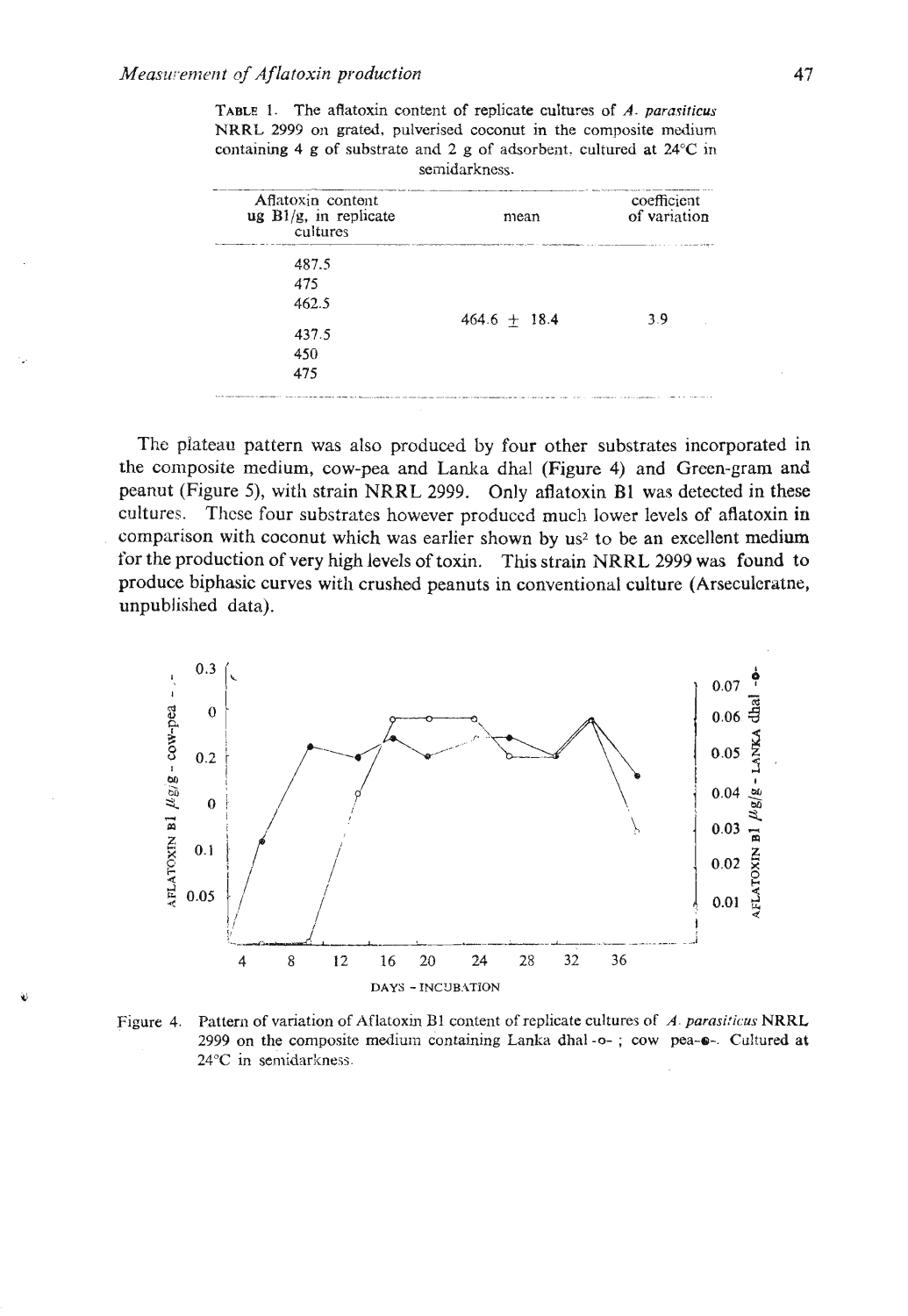

**Figure 5. Pattern of variation of Atlatoxin B1 content of replicate cultures of A.** *pnrasiticus* **NRRL**  2999 on pulverised green  $\text{gram} - \bullet -$ ;  $\text{peanut} - \bullet -$ ; in the composite medium at  $24^{\circ}\text{C}$ **in semidarkness.** 

**Figure 6 shows** tho patterns **obtaiiled with the strain P208 and F218** on the: **composite medium with** grated coconut. The **plateau of the curve with zflatoxin**  B1 was maintained for approximately ten days in both instances.



Figure 6. Pattern of variation of Aflatoxin B1 content of replicate cultures of A. flavus  $F208$  (---) and  $F218$  (- - - - - - ) on grated coconut in the composite medium at  $24^{\circ}$ C in semi**darkness.**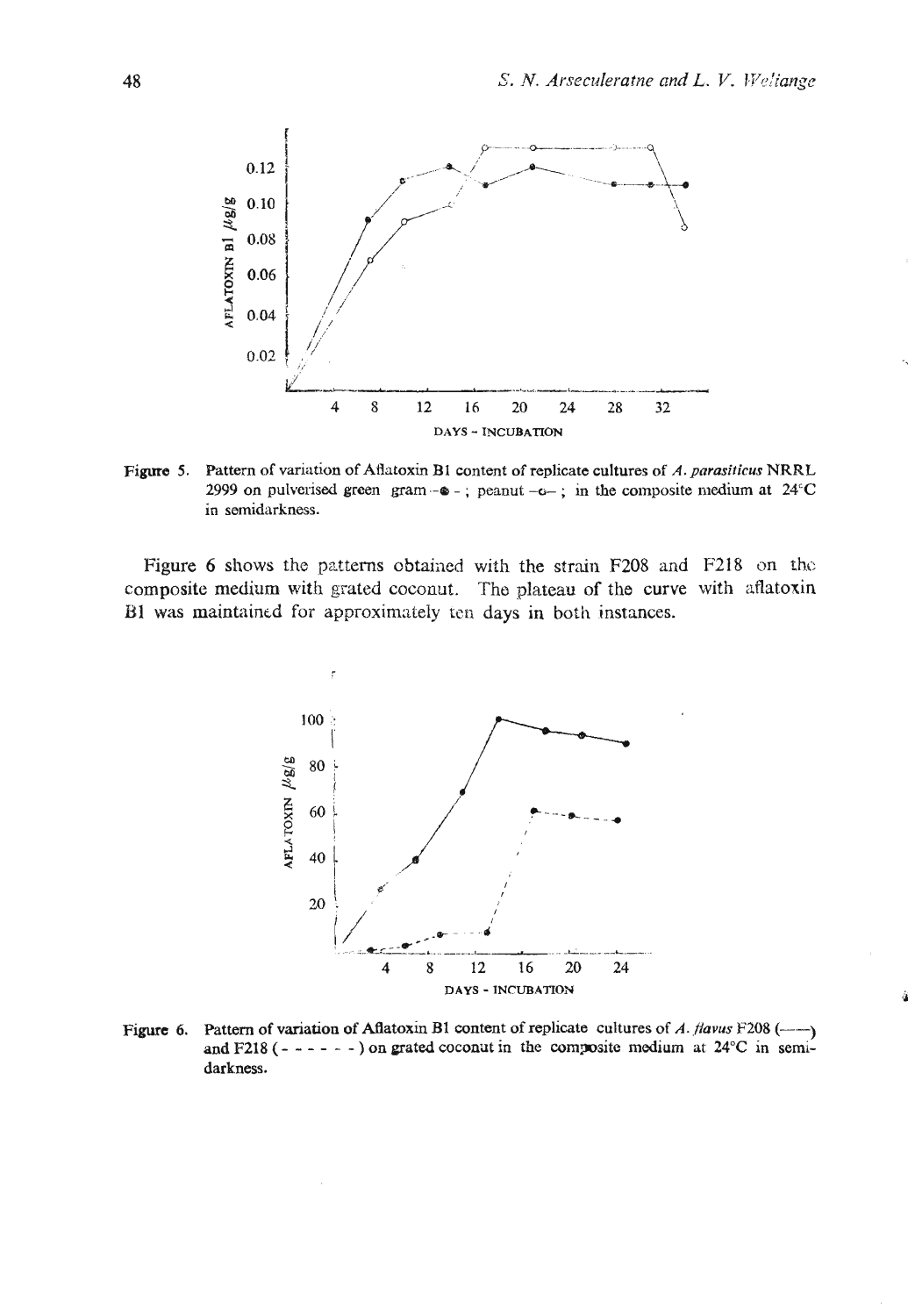×

#### $\boldsymbol{4}$ . **Discussion**

Although the original expectation of de Vogel et  $al<sup>4</sup>$  in the use of an adsorbent was that it would have prevented interference from the nor-aflatoxin greenish fluorescence of the mycelium in the agar medium with the fluorescence of the aflatoxins, the use of the adsorbent now appears to have a second advantage which is the removal of the aflatoxin from degrading or inactivating mechanisms which probably operate within the substrate. The evidence for this view is as follows :  $(1)$  the higher yields of toxin in the composite medium than in the adsorbent-free medium. An alternative explanation could be that substances which were inhibitory to aflatoxin production were removed by the adsorbent; (2) the occurrence of phasic variations of aflatoxin content in the adsorbent-free medium whereas in the composite medium, these variations were eliminated and a plateau replaced the multiple peaks.

The reasons for our view that the phasic variations were not artefactual due to technical errors but were real variations are :-

- (1) the variations were reproducible in degree and time relations.
- (2) the variations were much larger  $(50 90\%)$  than the general range of variation of the TLC values due to technical error  $(\pm 20\%)$
- (3) the same assay procedure was applied to both adsorbent-free and the composite media while the levelling of the curves was seen consistently with the latter medium.

The use of substrates in a particulate form has several advantages. The use in conventional culture systems of seeds or kernels with seed coats which are impermeable to fungal invasion may produce false, low values of toxin content and may therefore not reflect the contamination as it would occur under field conditions or in storage. Under the latter conditions, fungal invasion and aflatoxin production occur mainly on seeds and kernels that have been damaged with the resultant exposure of the cotyledons or endosperm to fungal colonisation. A further advantage is that the uniformity of the plateau increased with the finances of the particles of the substrate. This effect was probably due to the ease of mycelial penetration and aflatoxin production and the rapid transfer of the toxin into the adsorbent. Thus the composite medium would appear to measure the total aflatoxin accumulating capacity of the system under optimal conditions of accessibility of the substrate.

Conventional methods for the determination of the aflatoxin producing capacity of culture systems which use solid substrates incubated for arbitrarily selected, single incubation periods, have the disadvantage of not taking into account the significant variations of toxin content that occur with time. On the other hand the serial assay of replicate samples is a time consuming and cumbersome procedure. A further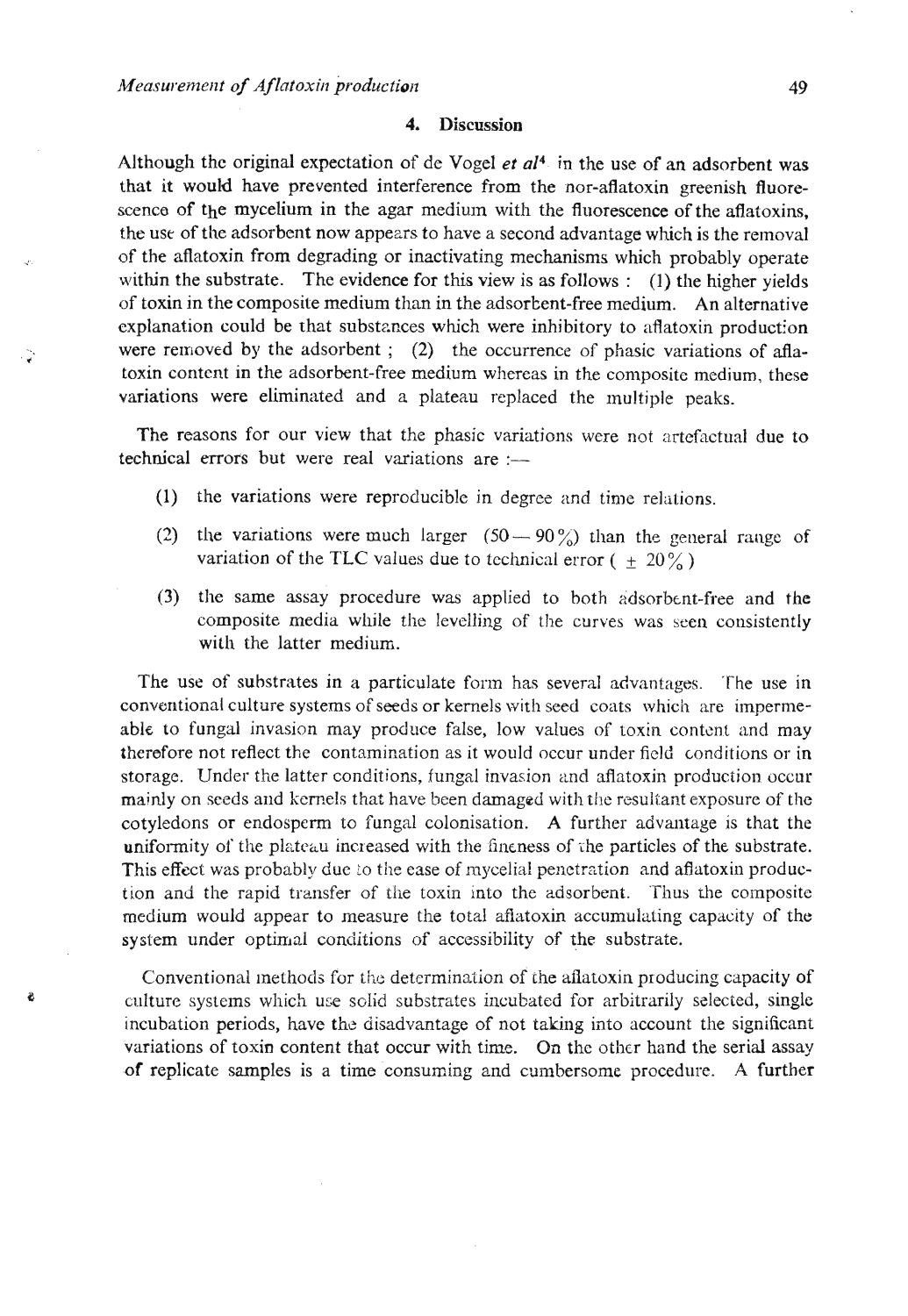disadvantage of conventional methods is the difficulty of standardisation to permit of valid comparisons between the results obtained in different laboratories or in the same laboratory on different occasions, in respect of both the toxigenic capacity of aspergilli on a standard substrate or of the capacity of a given substrate to support toxin production using a standard strain of *Aspergillus.* 

The method described in this papei appears to provide a simple and convenient alternative procedure which would not only eliminate the need for performing serial assays, **but** would also allow of the standardisation of the determination of aflatoxin production, in respect of the following factors  $:$ 

*the container* with cover, of specified dimensions

- the substrate, of defined particle size, quantity and thickness of layer
- *the adsorbent,* obtained from a single manufacturer and of defined quality, quantity and thickness of layer
- *the inoculurn,* a standard toxigenic strain is grown on a specified medium, cultured under defined conditions, and **its** spores are suspended in  $0.1\%$  Tween 80 to a standard spore count. A specified inoculum is used. To prevent loss of toxigenicity on repeated subculture on laboratory media, the stadard strain may be periodically passaged through moist crushed peanuts.'
- *Incubation.* The composite medium could be incubated under defined conditions of temperature, light, humidity and atmosphere. From our observations on the 5 diflerent substrates tested, it would appear that an interval of three weeks after inoculation would coincide with approximately the midpoint of the plateau. Hence the single assay could be performed afrer an incubation period of three weeks, after inoculation **of** the compositc **medium.**
- *Extraction and assay procedure,* for aflatoxins could be prescribed in terms of solvents, methods of extraction, purification and titration of extracts.

The use of such standard conditions, and the measurement of the cumulative maximum amount of aflatoxin which the culture system has produced, may provide greater uniformity in the results obtained from studies on aflatoxin production. Hitherto, divergent results which are reported in the literature have been obtained by the use of conventional methods of culture. Examples of such controversial results include the claim that certain varieties of peanut are resistant to aflatoxin accumulation. It is possible that the occurrence of phasic variations of toxin content in conventional culture systems could have contributed to these discrepancies.